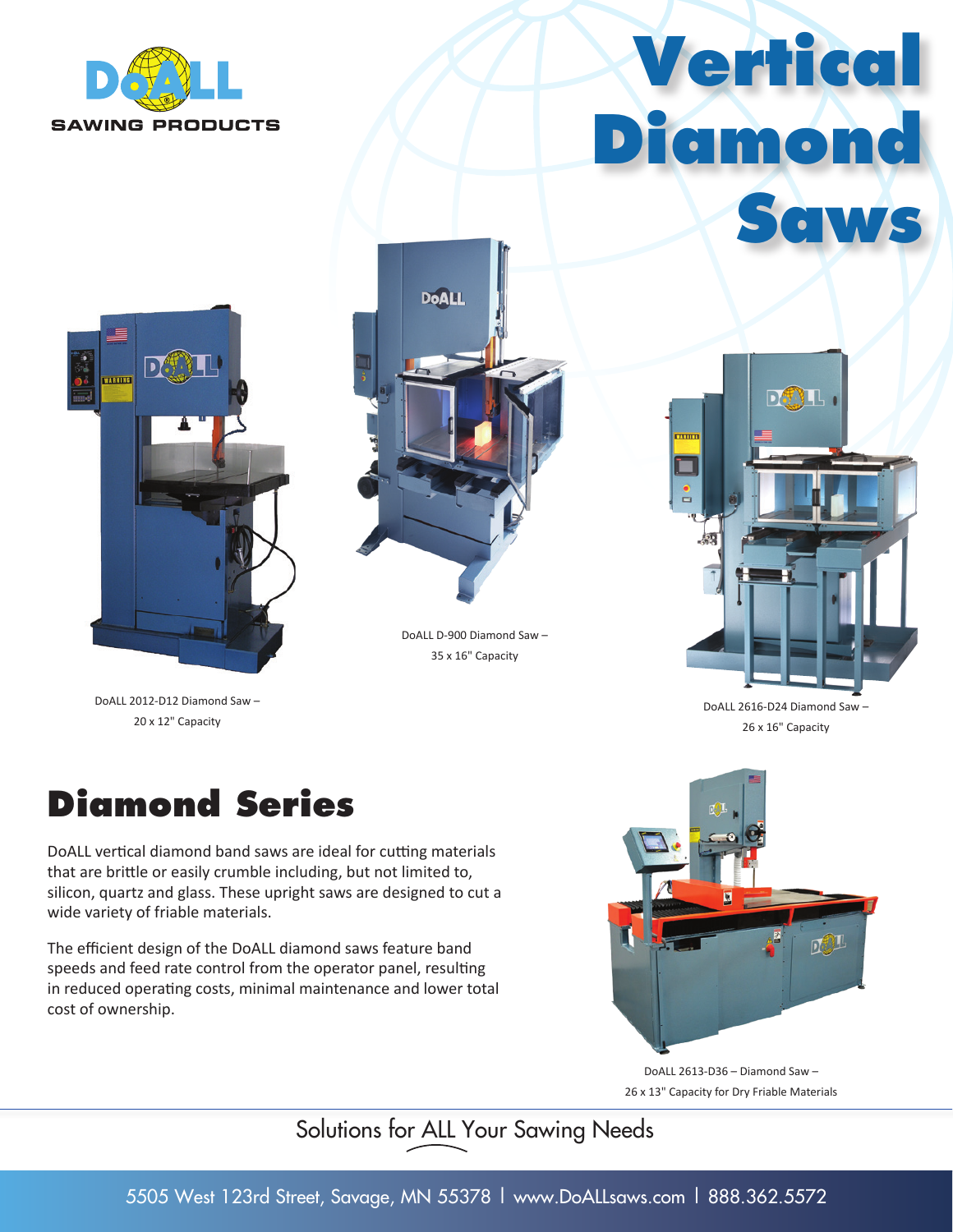## **Diamond Series**

#### DoALL D-900

The DoALL D-900 Vertical Diamond Saw is an economically priced diamond saw for cutting friable materials including silicon, quartz and glass. Designed to use 1-¼" wide grit edged saw bands, the DoALL D-900 has a 35" throat with a 16" work height that accommodates a wide range of material sizes. It features 36" wheels to minimize band fatigue, an electric ball screw-controlled table with a 24" stroke for greater productivity, and a variable frequency 15 hp AC drive with band speeds from 1000 – 5000 fpm to permit cutting of a wide variety of materials. Its simple design features a band speed and feed rate control from the operator panel, resulting in reduced operating costs, minimal maintenance and lower total cost of ownership.

#### Standard Equipment:

- One set of heavy-duty guide blocks with carbide back-up for 1-¼" band
- One set of carbide-faced saw guide inserts for 1-¼" band
- Coolant applicator, flushing nozzles, table coolant pan and table splash guards
- 15 HP, VFD controlled band drive motor
- Electric ball screw table drive system
- Calibrated feed control with digital readout
- Lubricated table bearings
- Hydraulic band tensioning
- Precision band wheel spindles
- Instruction and parts manuals on CD or USB data stick

#### Option Accessories:

- Extended work heights
- 1-1/<sub>2</sub>" band width
- Longer or shorter table strokes available







Control console is conveniently located for precise and easy operation

Optional LED light for better visibility

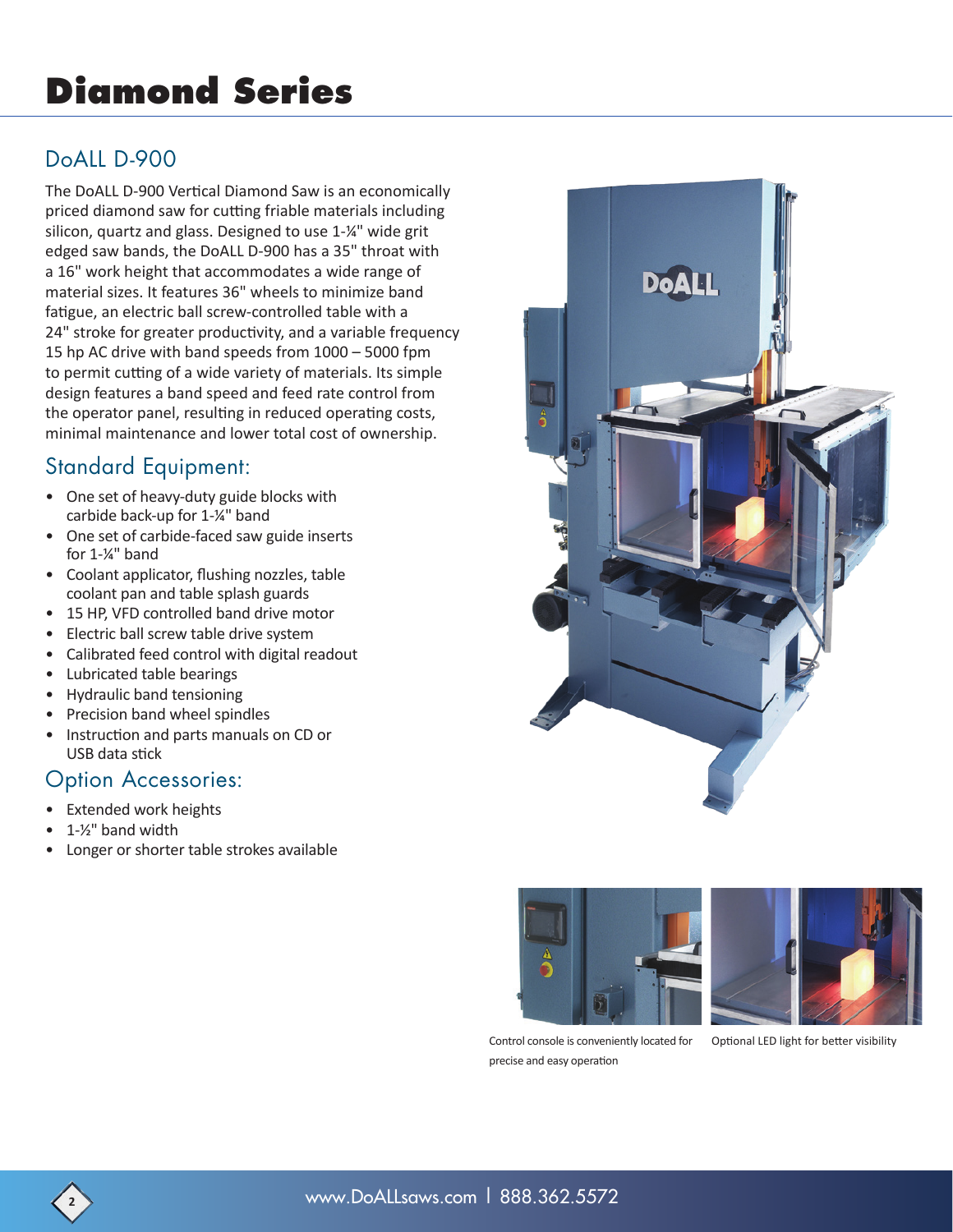

#### Band Saws that are a Cut Above the Rest

#### DoALL 2012-D12

Designed to cut friable or brittle materials, the DoALL 2012-D12 vertical band saw features a hydraulically powered work table with 12" (305mm) table stroke and a 0-6 fpm table feed rate.

#### Standard Equipment:

- Heavy duty saw guide blocks for 1" (25mm) band
- Band speed indicator
- Post elevating hand wheel
- Variable frequency AC drive
- Flood coolant system
- Metal saw guide inserts for 1" (25mm) band
- Band Tensi-Gage
- Wheel brush assembly
- Chip pan
- Flushing hose
- Instruction and parts manuals on CD or USB data stick

#### DoALL 2616-D24

The DoALL 2616-D24 vertical diamond band saw features a hydraulically powered work table with 24" (610mm) table stroke. The 2616-D24 upright saw has a cutting capacity of 26" x 16" (660x305mm). The 2616-D24 diamond saw features an easy-to-use operators panel resulting in reduced operating costs, less maintenance and lower total cost of ownership.

DoALL 2012-D12 Diamond Saw – 20 x 12" Capacity

#### Standard Equipment:

- Flood coolant system
- Heavy duty saw guide blocks for 1-¼" (32mm) band
- Band speed indicator
- Powered post elevating hand wheel
- Variable frequency AC drive
- Flood coolant system
- Metal saw guide inserts for 1-¼" (32mm) band
- Band Tensi-Gage
- Wheel brush assembly
- Chip pan
- Flushing hose
- Instruction and parts manuals on CD or USB data stick
- Hydraulic band tension
- 5hp band motor

#### Optional Accessories:

- Work light
- Extended work heights 6", 12" or 18" (152mm, 305mm, 457mm)
- Hardened tool steel reversible saw guide inserts for 1/2", 3/4", 1" (12mm, 19mm, 25mm) bands
- Magnifying attachment
- Heavy duty saw guide blocks for 1/2", 3/4", 1" (12mm, 19mm, 25mm) Bands
- Tungsten-carbide, single-faced saw guide inserts for 1/2", 3/4", 1" (12mm, 19mm, 25mm) bands





DoALL 2612-D24 Diamond Saw – 26 x 16" Capacity